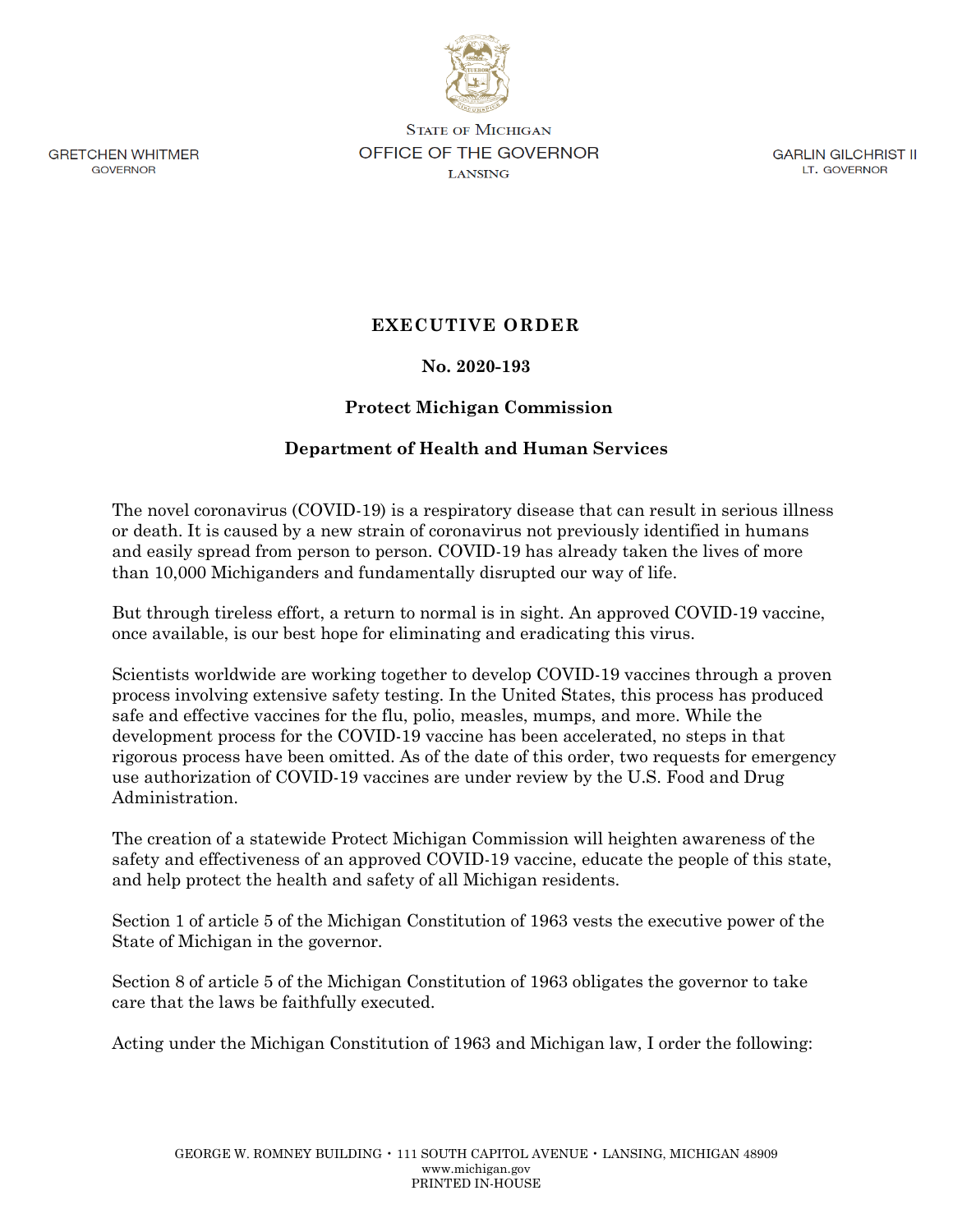## **1. Creation of the Protect Michigan Commission**

- (a) The Protect Michigan Commission ("Commission") is created as an advisory body within the Department of Health and Human Services ("Department").
- (b) The Commission must consist of:
	- (1) The lieutenant governor;
	- (2) The chief medical executive,
	- (3) At least 50 members appointed by the governor representing various sectors and communities within this state and reflecting the diverse geographic, economic, racial, cultural, age, gender, and occupational composition of this state.

#### **2. Charge to the Commission**

- (a) The Commission must act in an advisory capacity to the governor and must do the following:
	- (1) Provide public leadership to elevate and reinforce the importance of an approved COVID-19 vaccine;
	- (2) Identify barriers that may impede the acceptance of an approved COVID-19 vaccine by Michigan residents, which must include, but not be limited to, identifying areas or groups within this state that are likely to experience vaccine hesitancy;
	- (3) Support the development and implementation of an outreach action plan designed to overcome these barriers and encourage use of an approved COVID-19 vaccine;
	- (4) Coordinate with the Racial Disparities Task Force and other relevant task forces, committees and commissions working on similar issues and consider relevant recommendations;
	- (5) Provide input on, and assist in the distribution of, educational and promotional materials designed to heighten awareness of, and encourage use of an approved COVID-19 vaccine by Michigan residents;
	- (6) Identify opportunities to coordinate its efforts and resources with those of the various individuals and entities working on the federal, state, and local levels to ensure as widespread use as possible of an approved COVID-19 vaccine by Michigan's population; and
	- (7) Provide other advice and take other action as requested by the governor.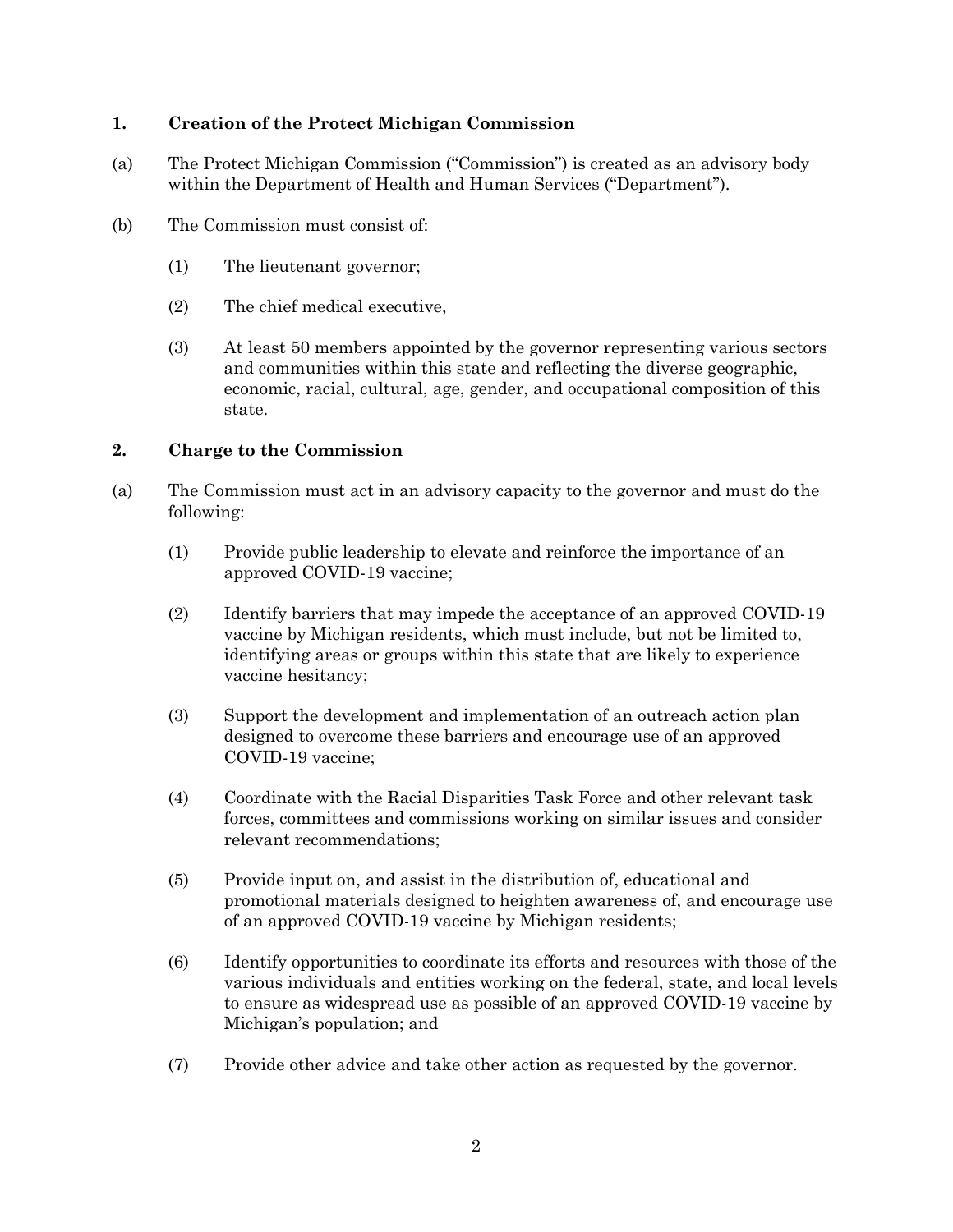(b) The Commission must complete its work and submit a final report to the governor by December 31, 2021, including a brief summary of the efforts of this Commission and its conclusions. The Commission is dissolved on December 31, 2021.

#### **3. Operations of the Commission**

- (a) The Department must assist the Commission in the performance of its duties and provide personnel to staff the counsel. Any budgeting, procurement, and related management functions must be performed under the direction and supervision of the director of the Department.
- (b) The Commission must adopt procedures, consistent with this order and applicable law, governing its organization and operations.
- (c) The Commission must comply with the Freedom of Information Act, 1976 PA 442, as amended, MCL 15.231 to 15.246.
- (d) The governor must designate the chairperson and vice chairperson of the Commission.
- (e) The governor may appoint one or more individuals to serve as honorary chairpersons of the Commission.
- (f) The Commission must meet at the call of its chairperson and as otherwise provided in the procedures adopted by the Commission. The Commission must meet at least quarterly until December 31, 2021.
- (g) The Commission may establish advisory workgroups, which may include Commission members, representatives of state departments or agencies, or members of the public as deemed necessary by the Commission to assist the Commission in performing its duties and responsibilities. The Commission may adopt, reject, or modify any recommendations proposed by an advisory workgroup.
- (h) The Commission may, as appropriate, make inquiries, studies and investigations, hold hearings, and receive comments from the public. The Commission also may consult with outside experts to perform its duties, including experts in the private sector, organized labor, government agencies, and at institutions of higher education.
- (i) The Commission may hire or retain contractors, sub-contractors, advisors, consultants, and agents, and may make and enter into contracts necessary or incidental to the exercise of the powers of the Commission and the performance of its duties as the director of the Department deems advisable and necessary, consistent with this order and applicable law, rules, and procedures, subject to available funding.
- (j) The Commission may accept donations of labor, services, or other things of value from any public or private agency or person. Any donations must be received and used in accordance with law.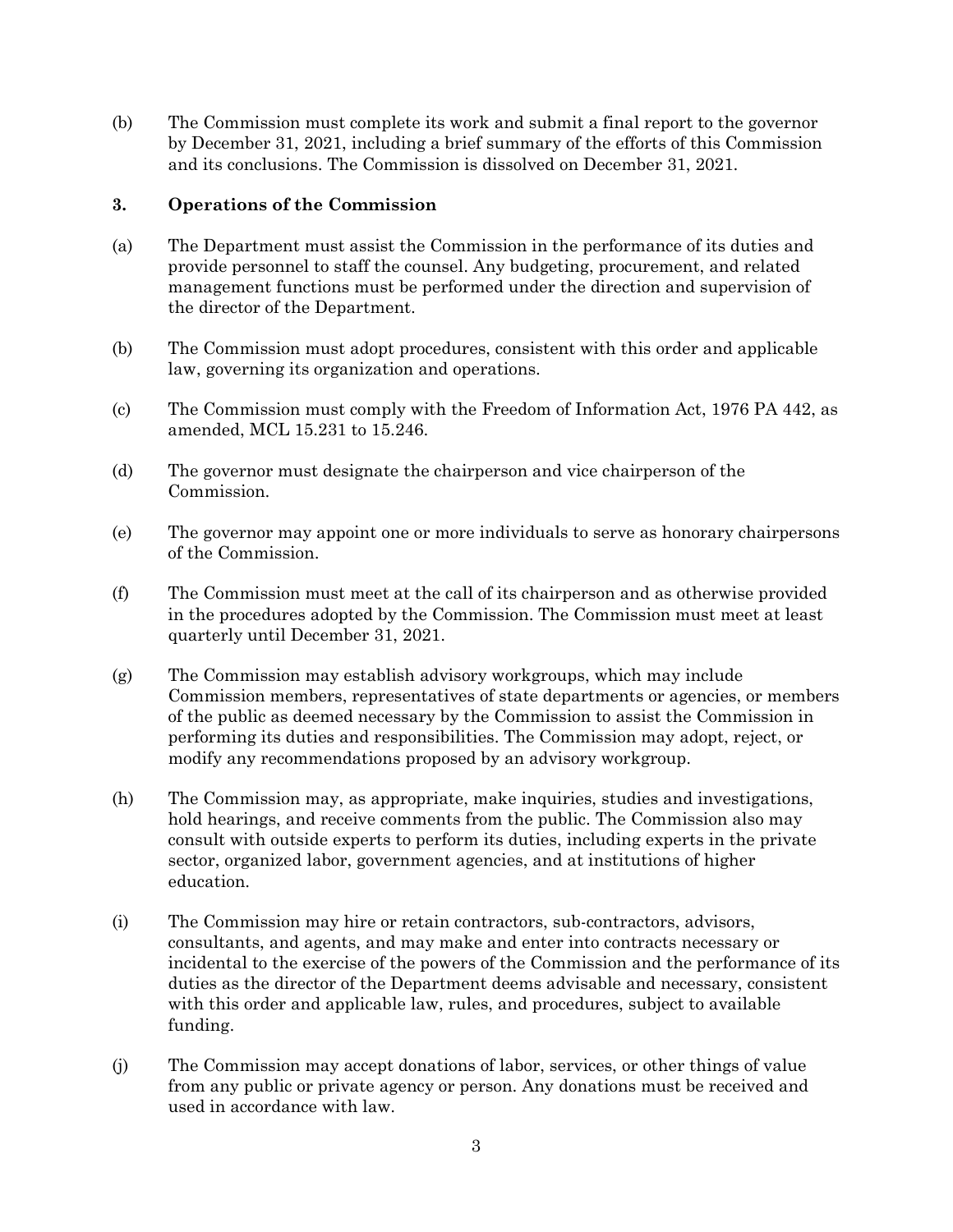- (k) Members of the Commission must not receive additional compensation for their participation. Members of the Commission may receive reimbursement for necessary travel and expenses consistent with applicable law, rules, and procedures, subject to available funding.
- (l) Members of the Commission must refer all legal, legislative, and media contacts to the Department.

## **4. Implementation**

- (a) All departments, committees, commissioners, or officers of this state must give to the Commission, or to its chairperson, any necessary assistance required by the Commission, or its chairperson, in the performance of the duties of the Commission so far as is compatible with their duties and consistent with this order and applicable law. Free access also must be given to any books, records, or documents in their custody relating to matters within the scope of inquiry, study, or review of the Commission, consistent with applicable law.
- (b) This order is not intended to abate a proceeding commenced by, against, or before an officer or entity affected by this order. A proceeding may be maintained by, against, or before the successor of any officer or entity affected by this order.
- (c) Nothing in this order should be construed to change the organization of the executive branch of state government or the assignment of functions among its units, in a manner requiring the force of law.
- (d) If any portion of this order is found to be unenforceable, the rest of the order remains in effect.
- (e) This order is effective upon filing.

(cont.)